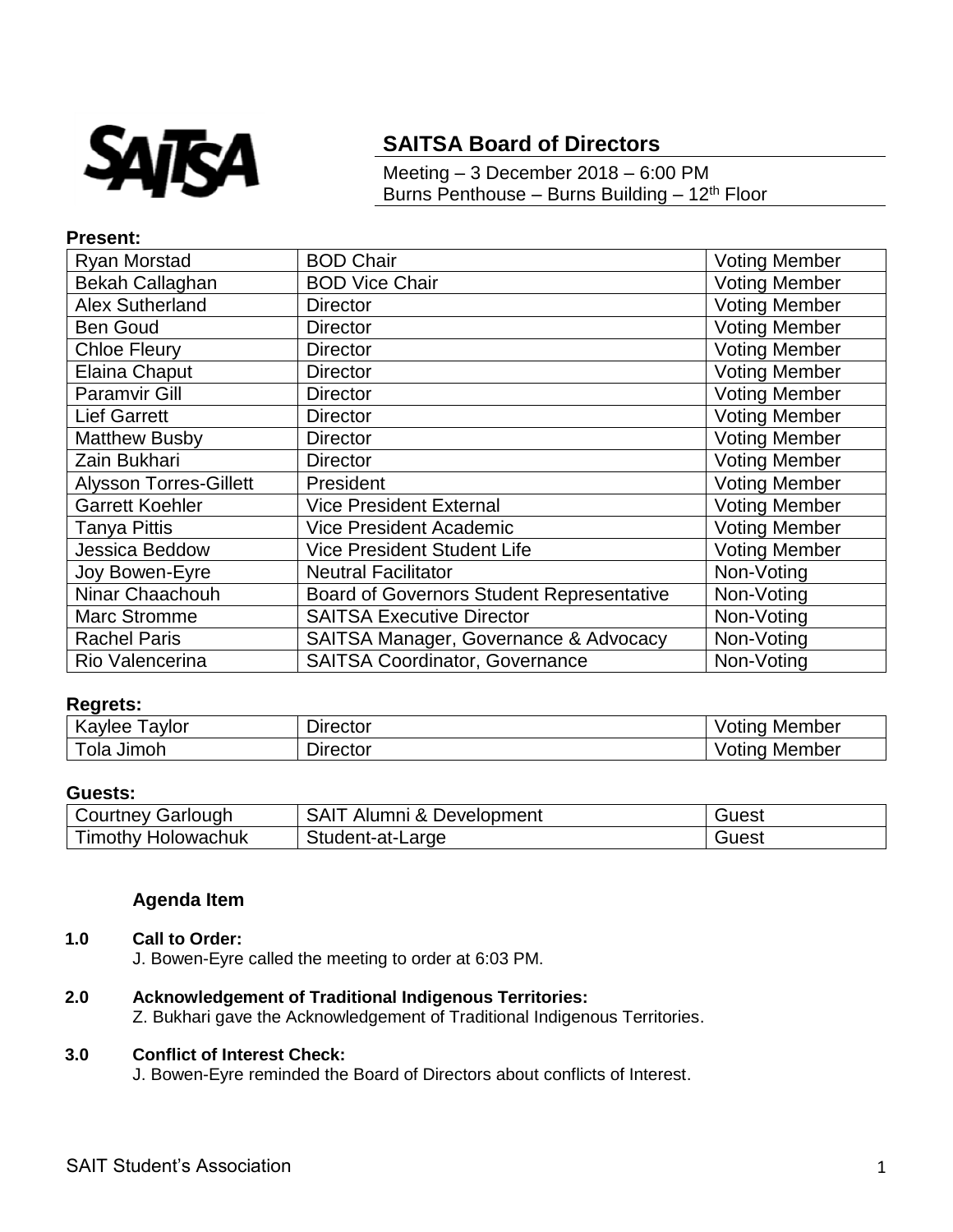## **4.0 Approval of the Agenda:**

A. Torres-Gillet requested to amend the agenda to add "Board Volunteer Opportunities" as 12.3.

#### **Motion:**

Move to approve the Agenda as amended.

**B. Goud/ L. Garrett Carried**

## **5.0 Adoption of Minutes:**

## **5.1 Regular Meeting of the Board from November 5, 2018 Motion:**

Move to approve the Regular Meeting Minutes of the Board from November 5, 2018.

**E. Chaput/J. Beddow Carried**

## **5.2 Special Meeting of the Board from November 16, 2018**

Primary amendment: Meeting went in-Camera at 6:12 PM.

#### **Motion:**

Move to approve the Special Meeting Minutes as amended of the Board from November 16, 2018

**L. Garrett/A. Sutherland Carried**

#### **6.0 SAIT Awards & Alumni Presentation**

C. Garlough provided information on SAIT's Student Awards' application process and deadlines. SAIT offers Award Application Labs throughout the year to support students in their application process. C. Garlough reminded the Board that applications for the  $1<sup>st</sup>$  semester are due by December  $14<sup>th</sup>$ , and the deadline for the  $2<sup>nd</sup>$  semester is April 30<sup>th</sup>.

#### **7.0 Exploring Governance – Confidently Confidential**

As part of the Board's ongoing efforts to learn and develop as Board members, J. Bowen-Eyre explained what confidentiality is, when information is considered confidential, and possible consequences of violating confidentiality.

## **8.0 Individual Reports:**

- **8.1 President:** Report as submitted.
- **8.2 Vice President Academic:** Report as submitted
- **8.3 Vice President External:** Report as submitted.
- **8.4 Vice President Student Life:** Report as submitted.
- **8.5 Board of Governors Student Representative:** Report as submitted.

#### **9.0 Committee Reports:**

#### **9.1 Finance Committee**

A. Torres-Gillet reported committee will be meeting on Dec 5.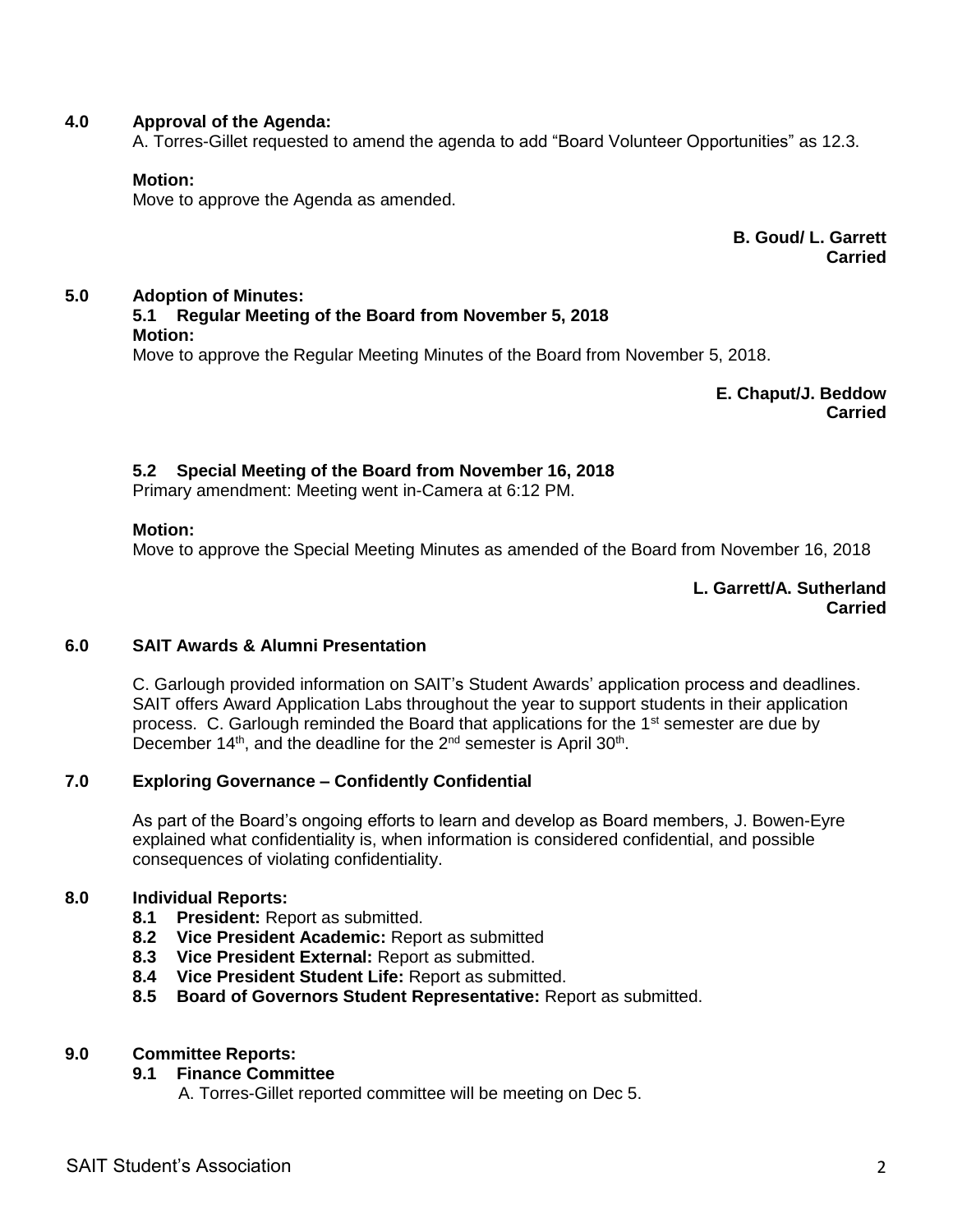#### **9.2 Governance Committee**

R. Morstad reported that the Terms of Reference for Governance committee were approved by the committee.

*Action Item*: R. Morstad to email members of the Board inviting them to apply to the vacant position on the Governance Committee.

**Motion:** Move to approve the Governance Committee Terms of Reference as presented.

#### **R. Morstad/G. Koehler Motion Carried**

#### **9.3 Nominations Committee**

B. Callaghan reported that Nominations Committee Terms of Reference are in development and will be brought to the Board's January meeting for review and approval.

#### **9.4 Student Expansion Advisory Committee**

M. Stromme reported that he had reviewed the Terms of Reference for the committee and will be making recommendations at the January Board meeting regarding the committee. **Action Items:**

## **9.5 Report on how Bill 19 may impact tuition (domestic & international), apprentices, and Student Associations/Unions.**

G. Koehler reported on how Bill 19 and the impacts it will have on Alberta students and postsecondary institutions and student unions/associations.

#### **10.0 Business Items:**

## **10.1 Health & Dental Plan Contract**

M. Stromme updated the Board on the status of the Health & Dental Plan contract.

**Motion:** Move that the Board of Directors directs the Executive Director to proceed with a Request for Proposals for SAITSA's Health & Dental Contract, and to report back to the board for final decision on contract approval.

> **L. Garrett/M. Busby Motion Carried**

#### **RECESS**

The board took a recess from 7:46-8:05 PM.

## **11.0 Information**/**Discussion:**

#### **11.1 Provincial & Federal Lobbying Update**

G. Koehler provided ASEC & CASA lobby documents for the Board to review, and provided an update on SAITSA's lobbying activities through ASEC and CASA. SAITSA has requested an action plan be developed by the CASA 2019 AGM to explain how polytechnic schools and colleges will be better represented at CASA.

#### **11.2 Upcoming SAITSA Events**

R. Paris outlined upcoming SAITSA Events and activities.